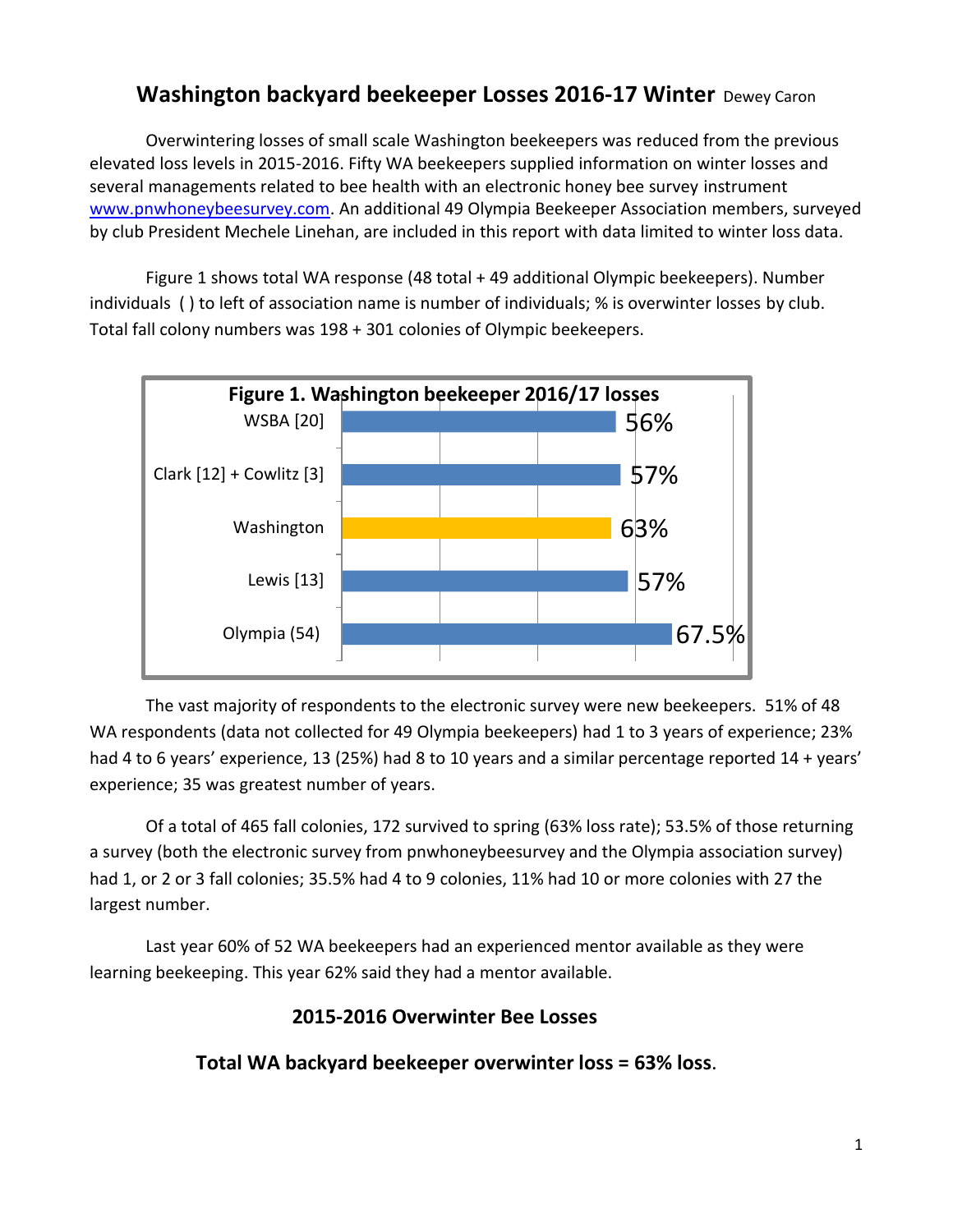The WA survey overwintering loss statistic was developed by our asking number of fall colonies and surviving number in the spring by hive type. Results, shown in Figure 2 bar graph illustrate overwintering losses for total WA, Clark/Cowlitz Co, and Lewis Co beekeeper respondents. [Both Clark and Lewis Co losses last year were 47% but there were only 5 individual responses from Clark CO]. 2016-17 total WA losses (102 individuals) were 63%. Among 48 total WA beekeepers, 7 individuals (14.5%) maintained more than one hive type. Numbers of 5 frame nucs included in graph (8 stateside, 2 in Cowlitz and 2 in Lewis), Top bar hives (12 statewide, 6 Clark, 2 Lewis) and Warré hives (4 total in WA + 2 in Clark Co) represent 13% of total colonies in the survey analysis. Not included were two "other" hives (tree hives) reported for Clark. County; both survived.



For the 48 total WA beekeepers, 7 (14.5%) had no loss and double that number (15 individuals =31%) loss all their colonies. 13 statewide lost 1 colony, 11 lost 2 and greatest loss was 6 colonies.

For **LEWIS Co** beekeepers 3 individuals (23%) had zero loss; unfortunately 2 (15%) had total loss. Four individuals each lost one and two colonies, while 2 individuals lost 6 or more colonies: heaviest loss was 9 colonies.

For **CLARK/COWLITZ**, two (13%) individuals had zero loss but 7 individuals (46%) had total loss. Eight individuals lost one colony and 4 lost 2. One individual lost 19 of 20 colonies.

For **OLYMPIA Co,** 3 individuals (6% had no loss while 19 individuals (38%) had total loss. Seven individuals lost one colony, 17 lost two, 10 lost 3 with 16 heaviest loss. Data shown in Figure 3.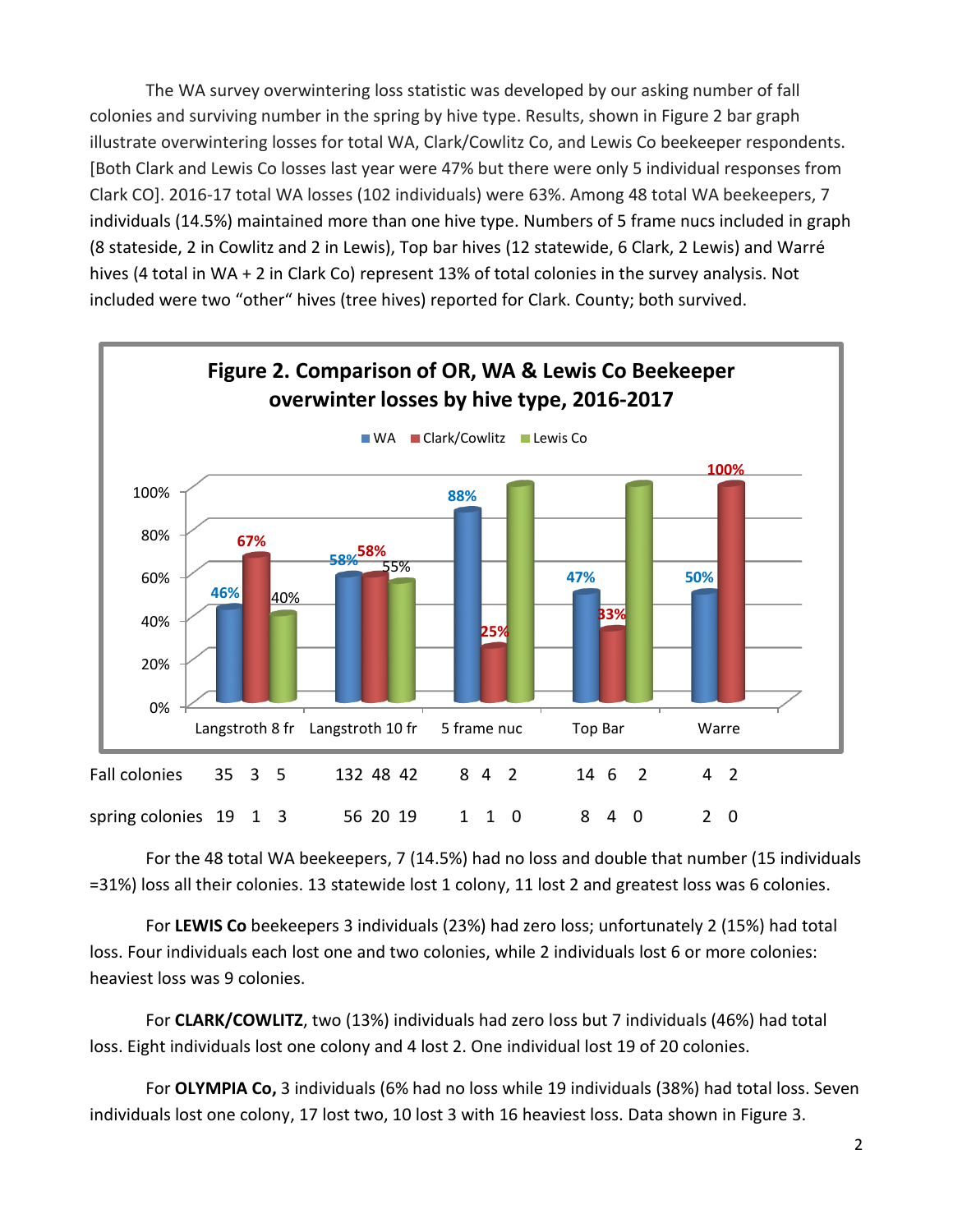

**Loss by hive origination:** We also asked survey respondents to list their loss by hive origination. The result is graphically presented below for WA, Clark/Cowlitz and Lewis Co beekeepers. Overwintered colonies, as expected, had the best survival. Swarm loses were comparable. Package losses were higher than nucs. Relative rates of loss by origination were the same for both survey years.

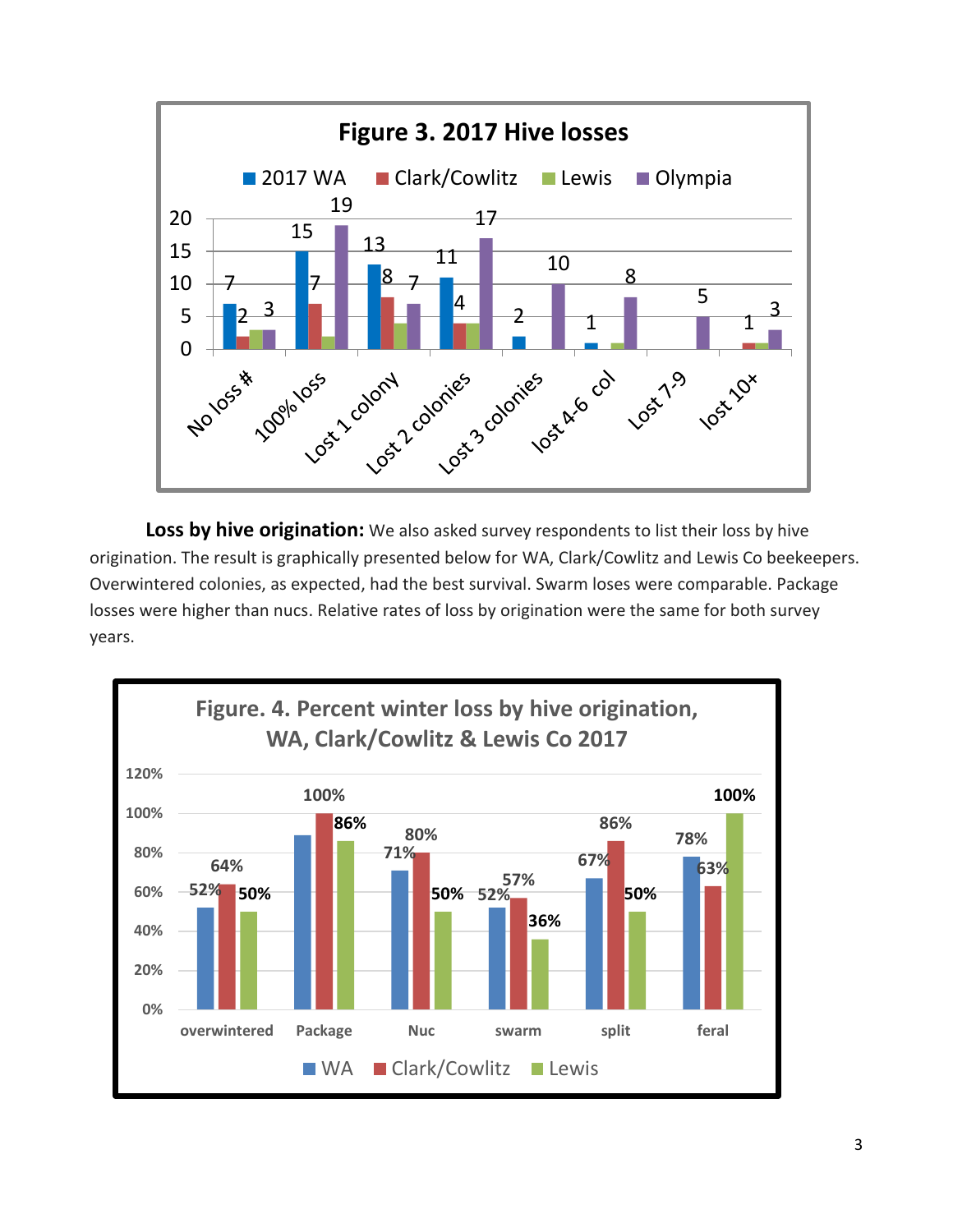## **Comparison of backyarders and commercial/semi-commercial beekeepers**

A different (paper) survey instrument was mailed to Pacific Northwest (PNW) semicommercial (50-500 colonies) and commercial beekeepers (500+) asking about their overwintering losses. Comparison is shown in Figure 5 below with approximate number of hives represented by the commercial/semi-commercial beekeepers and number of backyarders.



**Backyard losses have consistently been higher, most years double the losses of larger-scale beekeepers,** over 7 years of survey responses. The reasons why are complex, but commercial and semi-commercial beekeepers examine colonies more frequently and they examine them first thing in the spring as they take virtually all of their colonies to Almonds in February. They also are more likely to take losses in the fall and are more pro-active in varroa mite control management.

**Self-reported "reasons" for colony losses**: See the graphic below for the "reasons" WA respondents provided as the reasons for their overwintering losses. Weak in the fall and poor wintering conditions were the major factors listed, closely followed by varroa mites. Other responses (number of individuals) and percent (more than one response was permitted) shown in Figure 6.

There is no easy way to verify reason(s) for colony loss. Colonies in the same apiary may die for different reasons. **Doing the forensics is the first step in seeking to solve the heavy loss problem. More attention to colony strength and checking stores to help avoid winter starvation will help reduce some of the losses. Control of varroa mites will also help reduce losses**. Our survey, asked about managements, mite controls and queens as can be read in the following pages.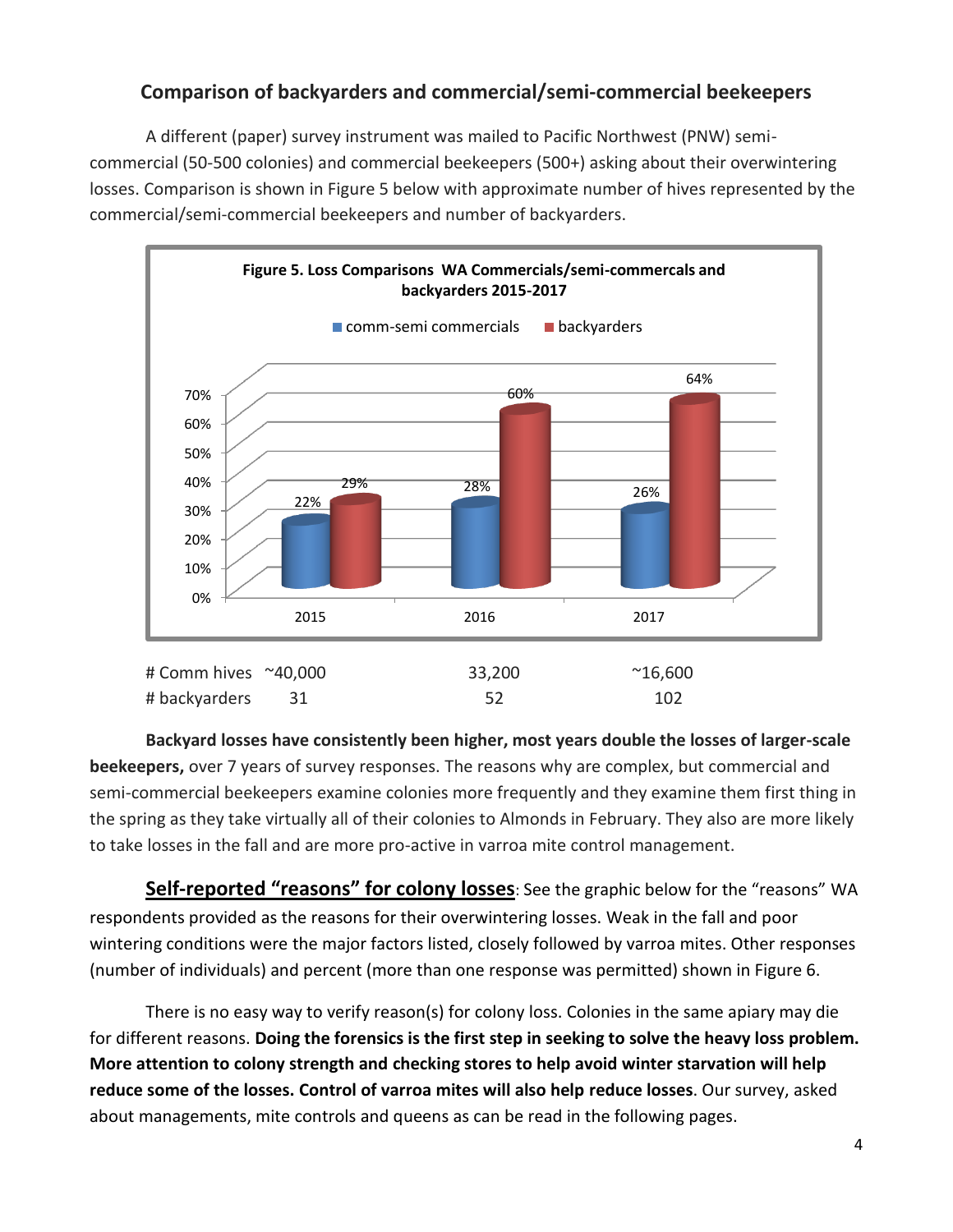

Respondents were asked to select an acceptable loss level, being offered several categories to check. Four individuals said zero, while 8 said 10% (25% for both responses) 19 said 25% (40%), 5 said 33% and 9 said 50% loss (19%) was acceptable. One individual each said 75% and 100% (=4%).

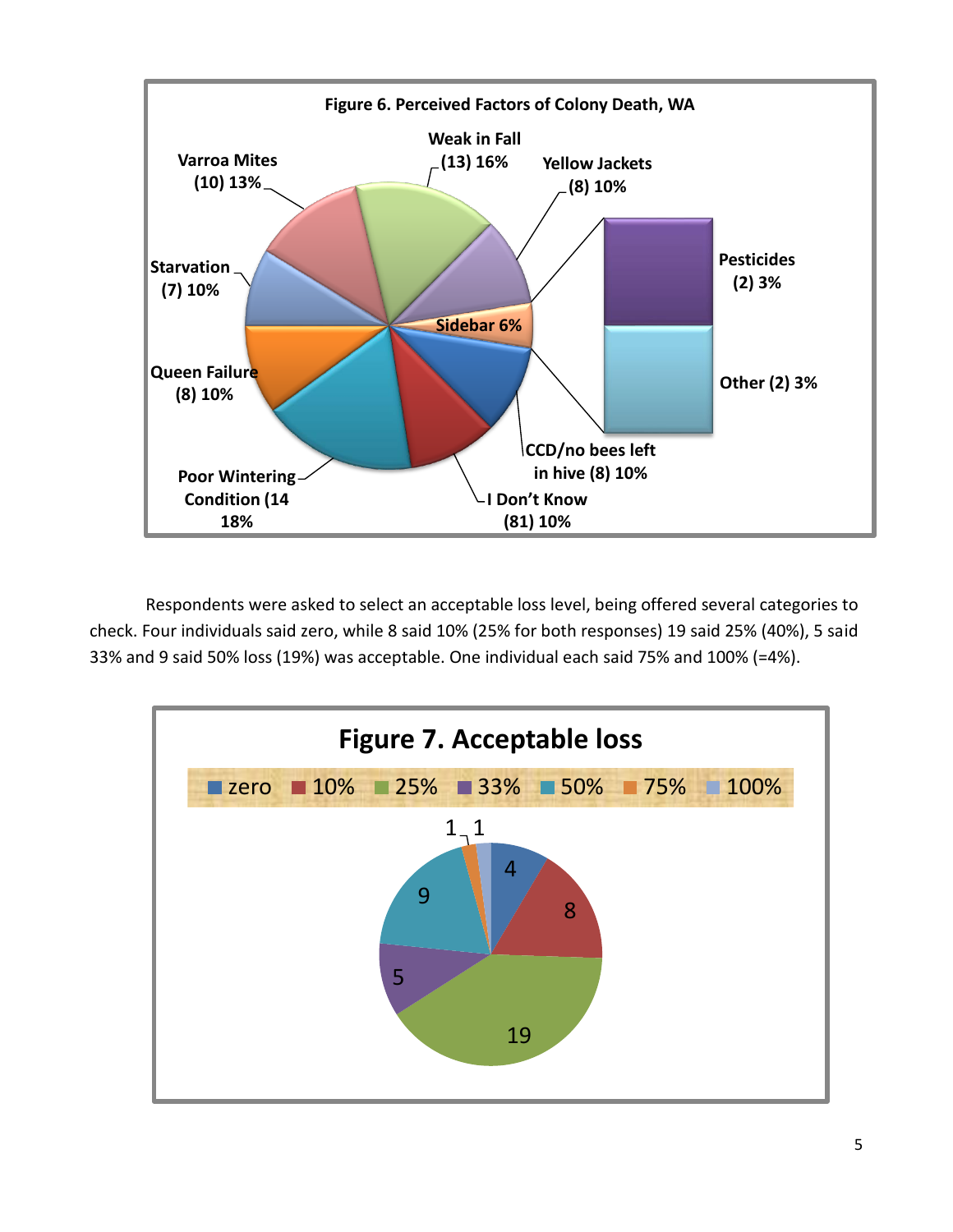**Why do colonies die?** There appears to be no single reason for loss and a good deal of variance in opinion as to what might be an acceptable loss level. We are dealing with living animals which are constantly exposed to many different challenges, both in the natural environment and the beekeeper's apiary. Major factors are thought to be mites, pesticides, declining nutrition adequacy of the environment and diseases, especially viruses and Nosema. Management, failure to do something or doing things incorrectly, remains a factor in our losses.

What effects our alteration to the bee's natural environment and other external factors play in colony losses are not at all clear.

Langstroth wrote about the importance of taking losses in fall management saying if the beekeeper neglects such attention to his/her colonies 45% loss levels may occur, depending upon variable environmental conditions. It can be argued that losses of 30, 40, 50% or more might be "normal." Older, more experienced beekeepers recall when loss levels were 15% or less. Honey production fluctuates each year but seem to be declining on average. Numbers of U.S. bee colonies have declined since the 1940s, returning to numbers for 100 years ago but worldwide numbers of bee colonies are steadily increasing.

**So there is no simple answer to explain the levels of current losses nor is it possible to demonstrate that they are excessive for all the issues facing honey bees in the current environment.** 

**Pro-active Managements**: Do you feed bee colonies in your care with sugar, honey or protein? Do you take extra measures for wintering preparation? Are we doing the sanitary practices we would in animal husbandry with our bees such as cleaning hive tools between inspecting different hives or check to confirm the donor colony is healthy when we take a frame from one colony to another?

The survey asks some basic questions to allow comparison of loss rates from beekeepers that may perform one management with those who don't do that management or with the average loss level. Basically how do management practices affect colony losses? Remember these will be correlations, not causation, since we know bee losses are due to multiple factors. It is not valid to assume that if you do xyz, you won't have losses; the data mean that some people doing xyz don't suffer heavy losses and have better survival. The survey data can help us think about what we are doing or, perhaps should be doing, in our management. CAUTION: We do NOT do just one thing yet these comparisons are for a single factor only. It may be the combination, but maybe when something is done that factor can result in a lower loss/better survival.

**FEEDING PRACTICES:** There were 121 selections of feeding managements by Washington beekeepers (2.4/individual). Seven individuals made 5 selections and 4 had 4 selections. Five had a single selection (all were Feeding sugar syrup). Feeding bees carbohydrate in form of sugar syrup was indicated by 39 individuals (85% of individuals) and frames of honey by 20 individual respondents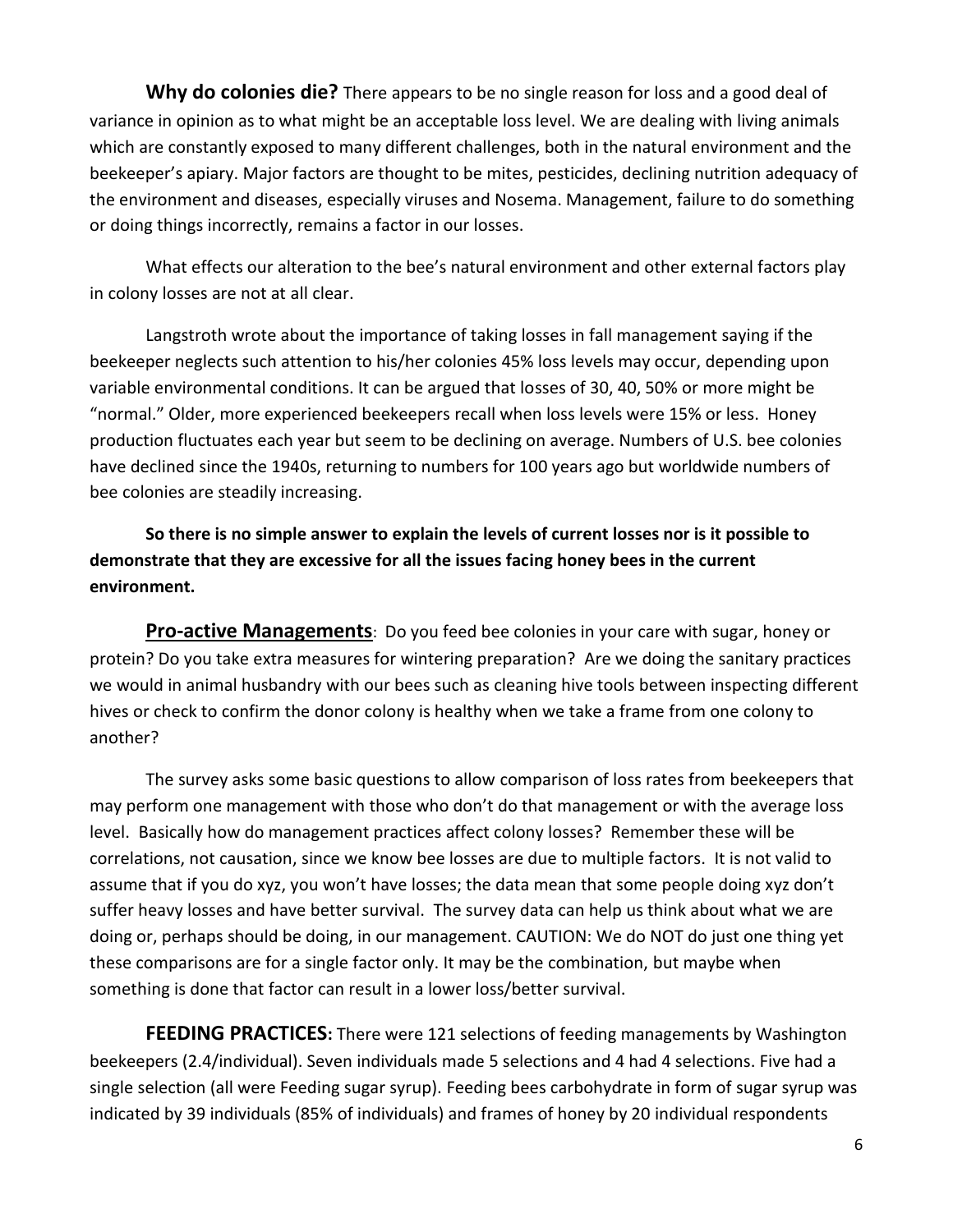(43.5%). Feeding of hard sugar candy was done by 17 individuals, dry sugar by 11 and one individual fed fondant. Feeding of protein in form of pollen patties was indicated by 25 individuals (54%) but frames of pollen and dry pollen by only 2 individual each.

Feeding of hard sugar candy and the 4 individuals that fed pollen (2 as dry pollen (14% loss) and 2 as pollen frames, 33% loss) had greater overwintering success compared to the average WA loss of 55%. NOTE: Overall WA beekeeper loss was 63% but loss for those completing the total electronic survey was 55% (the Olympia beekeeper survey did not include the total survey questions.



**LEWIS CO**: Feeding was done by all but 2 individuals (33% loss). A total of 35 selections were made by the remaining 11 members (3.2/ individual). Two indicated 5 and another 2 reported 4 feeding managements, 3 individuals had 3 selections and 4 had 2. Most common were feeding of

sugar syrup (9 of 11 individuals) and 9 individuals also said they fed pollen patties; 8 used hard candy. Dry sugar feeding (only 2 individuals) showed reduced loss (43% vs 57% overall), with sugar syrup and feeding frames of honey also had reduced losses.

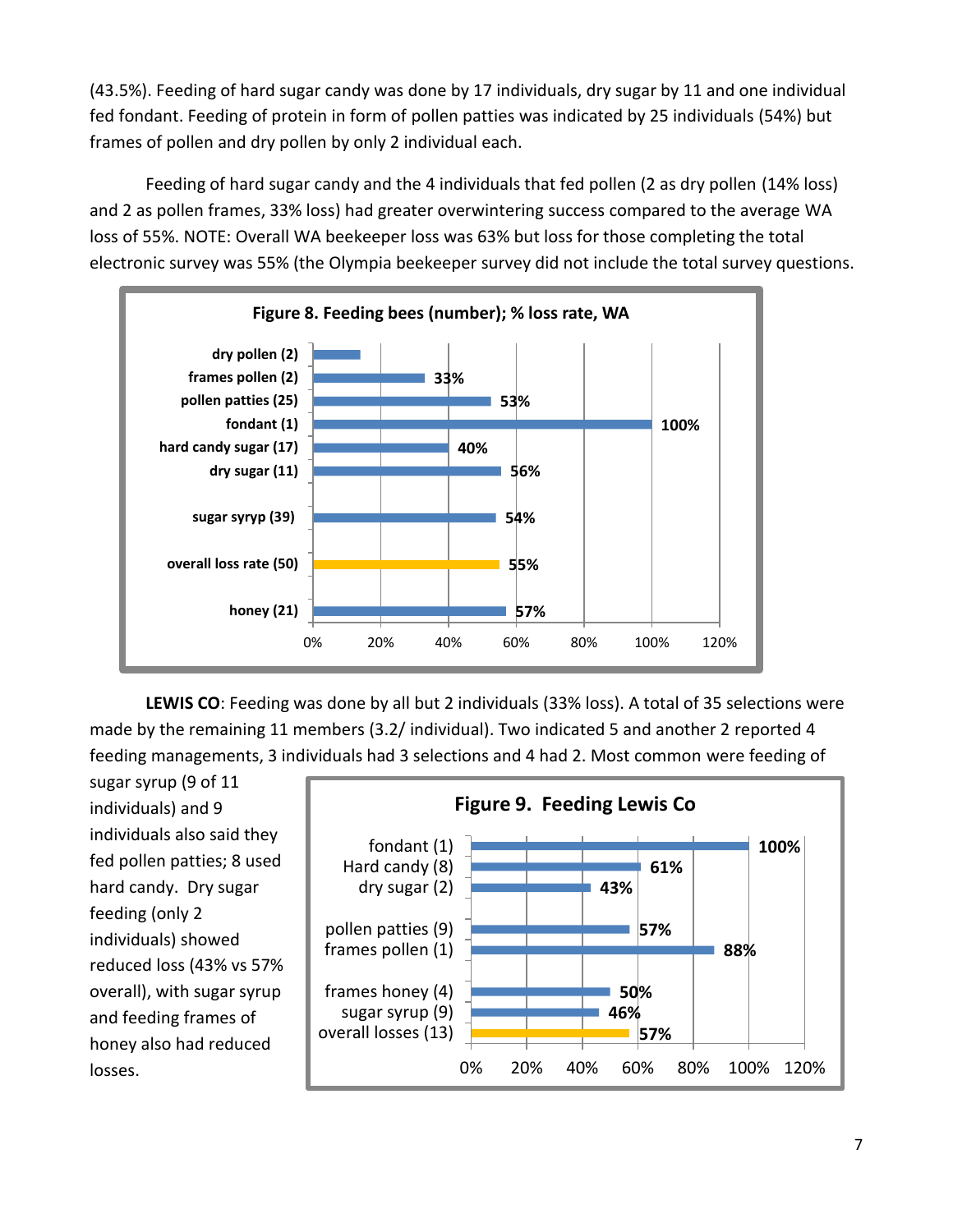#### **CLARK/COWLITZ Co**: Feeding was done by all but 2 individuals. A total of 28 selections were

made by the remaining 13 members (2.2/ individual). One indicated 4 and 3 reported 3 feeding managements, 7 individuals had 2 selections and 3 had a single choice (all sugar syrup). Most common was feeding of sugar syrup (11 of 13 individuals). The 4 individuals feeding pollen



patties and the single individual reporting feeding of pollen frame had greater survivorship than average as did those individuals feeding hard candy (4 individuals) and dry sugar (3 individuals).

For the larger data base of 282 OR backyard beekeepers, the survey returns indicate a high level of feeding management of both sugars and supplemental protein. Sixty one percent of individuals did more than one thing, 28% checked two items and 34% did 3 or more feeding managements, including one individual who selected 7 different choices. Individuals feeding protein as dry pollen (17 individuals had 27% loss rate) and as pollen patties (184 individuals had a 41% loss rate) had lower loss levels. Individuals feeding hard candy (62 individuals) and dry sugar (60 individuals) also had losses below the overall average (39% and 40% respectively) – overall loss rate for the 282 OR beekeepers were 48%.

**It appears feeding protein, either as dry or as pollen patties, improves survivorship. Also feeding dry sugar or a hard sugar candy improves survivorship. Feeding can make for better overwinter survival.**

**WINTERING:** In all 5 WA individuals made no selectins. They had a 53% loss. The remaining 45 WA individuals made a total of 115 selections (2.5/individual). Six individuals indicated doing 5 selections and 5 had 4 choices. There were 10 individuals marking a single management.

Use of a ventilation/quilt box was the most common management indicated by 26 individuals (58% of individuals). Use of a rain shelter (18 individuals) followed by top insulation and upper entrance (15 individuals each) were also popular managements. As shown In Figure 11, only use of rain shelter and equalizing colony strength managements had a lower loss among WA beekeepers.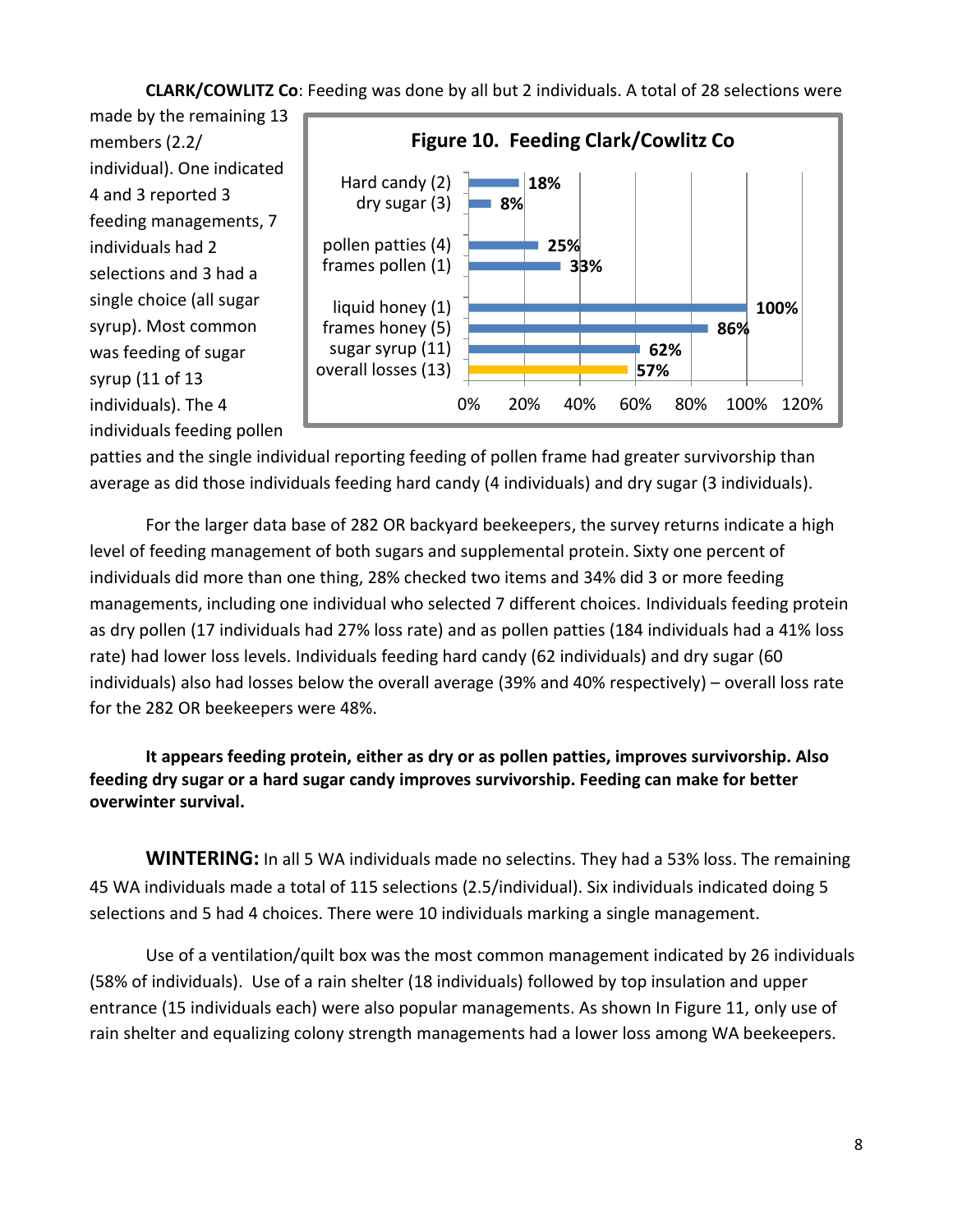

**LEWIS CO.** There were 36 choices by Lewis co respondents (2.8/individual). Three individuals had 5 selections, one had 4, two had 3 and there were 3 with a single selection (all ventilation/quilt box). The only selectin that showed a reduced loss was use of a rain shelter (5 individuals); they had a 52% loss rate.



**CLARK/COWLITZ CO**. There were 5 individuals who had NO selections (had 47% loss). In total there were 23 selections (2.3/individual). One individual had 5 choices, two had 4 and there were 3 selections by 3 individuals. Four had a single selection. Four winter managements (top insulation, upper entrance, rain shelter and ventilation/quit box) managements had a lower loss rate compared to the average of the 2 clubs. Figure 13.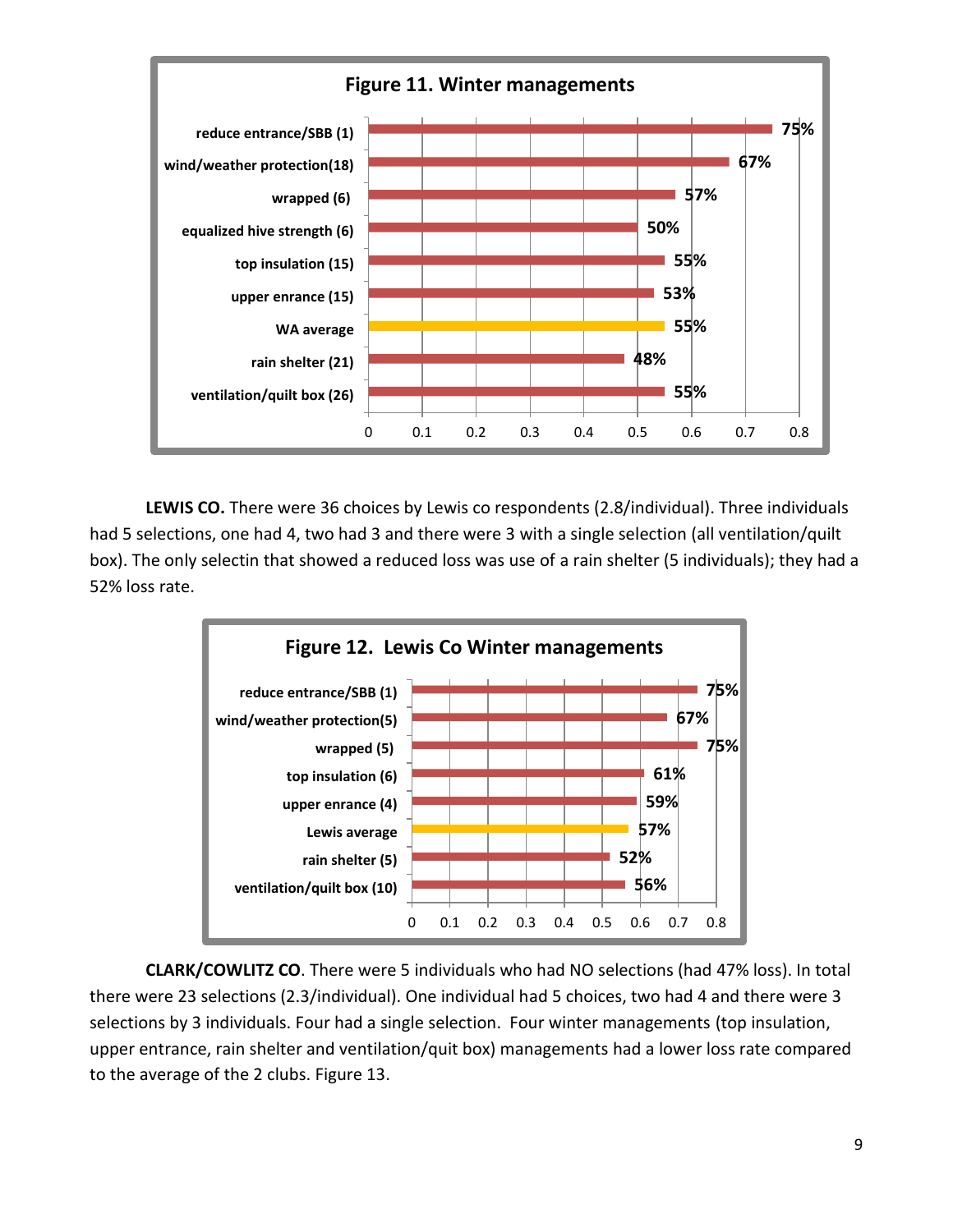

**SANITATION PRACTICES:** It is critical that we practice some basic sanitation (some prefer use of term bee biosecurity) in our bee care. We can do more basic sanitary practices to help insure healthy bees. Five individuals (10%) did not select any of the options listed under sanitation practices; they had a 50% loss rate. A total of 105 selections were marked (2.1/individual), 3 had 5 selections, eight had 4 and 9 a single choice only (all minimal hive intervention). Minimal hive intervention (29 individuals - 59%) was the most common option selected and avoid moving frames (26 individuals – 53%) was also commonly indicated. Only minimal hive intervention and spread hives out/other measures to reduce drifting showed losses below the statewide average.

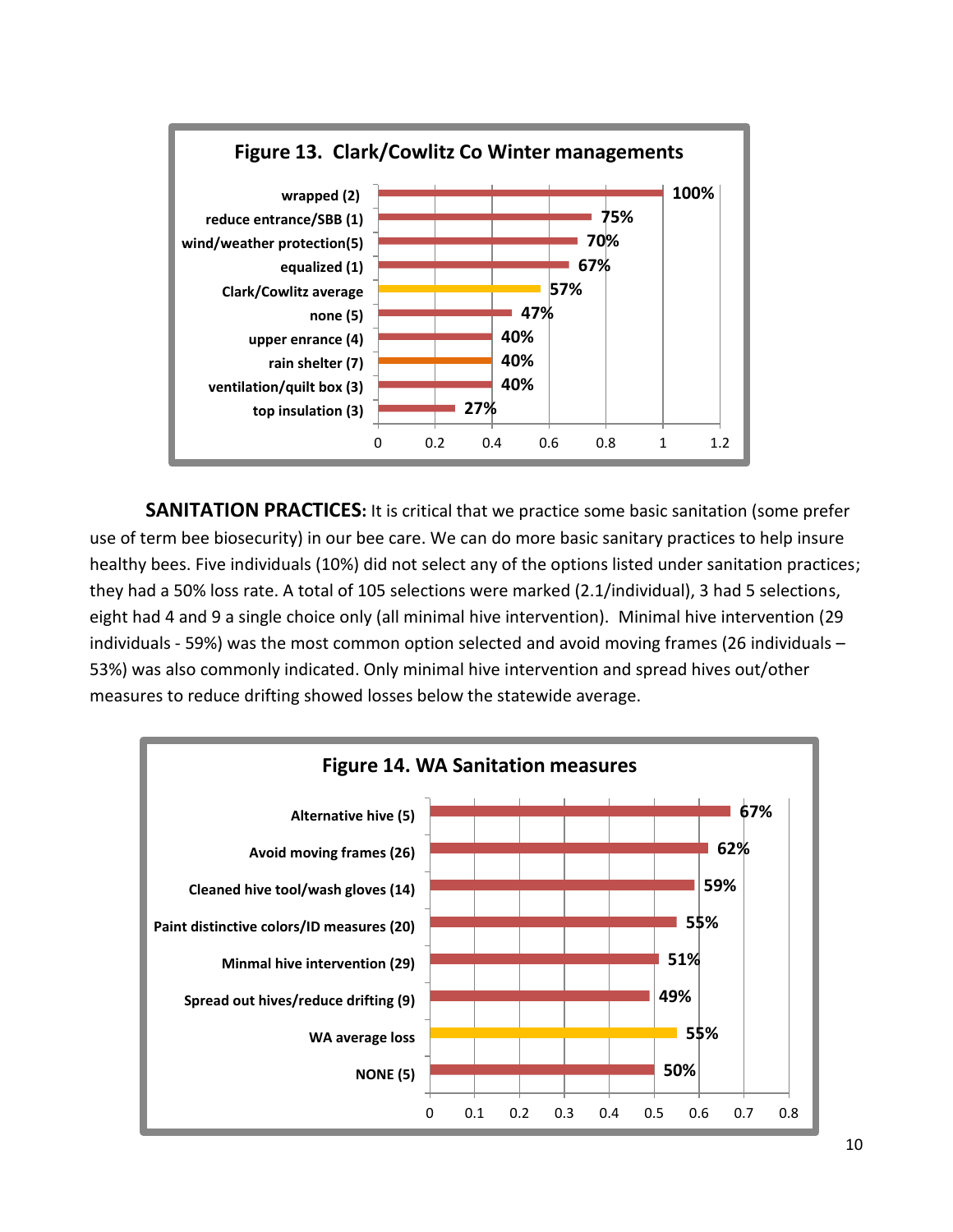**LEWIS CO**. There was one individual who had no choices and lost all 3 colonies (100% loss). There were a total of 29 selections by the remaining 12 individuals (2.4/individual). Four individuals had 4 selections, five had 2 and three had a single selectin (2 of the 3 were minimal hive intervention). Minimal hive intervention was the only selection with losses below county average.



**CLARK/COWLITZ Co.** One individual had no selections and their 4 colonies all survived (0% loss). The remaining 14 individuals had 54 choices (3.9/individual); two had 5 selections, one had 4, two had 3 and 2 each and 6 had a single selection (minimal hive intervention). As shown in Figure 16, two measures, spreading out hives/reduce drifting measures (3 individuals with only a 13% loss) and minimal hive intervention by 11 individuals, the most common selection, showed losses below the average for the two counties.

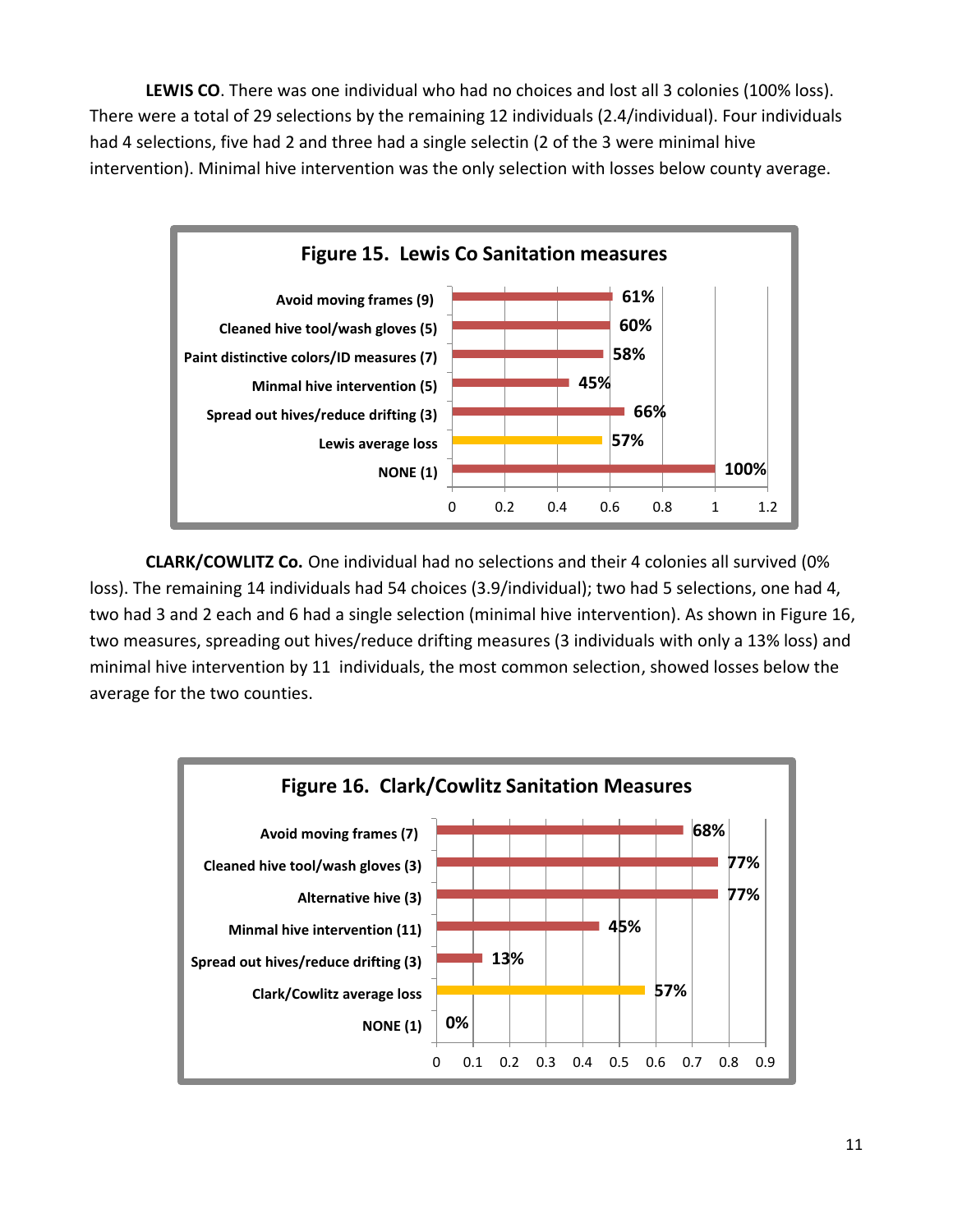**SCREEN BOTTOM BOARDS:** In the survey we asked what percentage of hives had screen bottom boards and whether they were blocked during the winter. Eighteen percent of WA beekeepers said they did not use screened bottoms (had a 69% loss) compared to loss of 51% loss rate of those using SBB on all or some of their colonies. Statewide the majority of individuals (54.5%) left the bottom screens open (had a 49.5% loss) while those who closed them had a 54% loss rate. For 282 OR beekeepers loss rates of leaving open vs closing did not make a difference.

In **Lewis County** only 1 of 13 did not use a SBB (had a 67% loss) and for Clark/Cowlitz beekeepers, 5 of 15 did not use SBB; they had a73% loss. A majority of Lewis Co (58%) and equal numbers (5 and 5) of Clark/Cowlitz Co beekeepers left the screens open over the winter period (never response). In Both groups individuals leaving screens open had lower loss rates (Lewis Co 45% and Clark/Cowlitz (38.5%) compared to those closing them over winter.

There is no good science on whether open or closed bottoms make a difference in overwintering success but some beekeepers "feel" bees do better with them closed overwinter. An open bottom, at least part of the year, can assist the bees in keeping their hive cleaner. When SBB use is correlated with colony losses, a small (5 percentage points) advantage is gained with their use by OR and WA beekeepers.

**Managements that seem to improve winter success:** It should be emphasized that these comparisons are correlations not causation. They are single comparisons of one item with loss numbers. Individual beekeepers frequently do not do only a single management nor do they necessarily do the same thing to all the colonies in their care. Smaller numbers, as in local associations, are sometimes widely skewed and it is more difficult to show significance of different managements with lower respondent numbers.

We do know moisture kills bees, not cold, so we recommend hives be located in the sun out of the wind and, when exposed, provided with some extra wind/weather/rain protection to improve survival. Using screened bottom boards and leaving them open (or closed as per your preference) for ventilation, helps improve survival. Use of insulted tops/quilt box with moisture collector such as burlap, straw, old towels, etc. with extra top ventilation and a top entrance to vent excess moisture is an apparent advantage.

Feeding bees either sugar syrup or honey from other disease-free hives, helps insure enough food stores during early fall management and is useful spring stimulation. Once fall rains start, we should halt syrup feeding and switch to feed dry sugar or a hard sugar candy to avoid adding additional moisture stress to colonies. Feeding protein, including dry pollen and pollen patties helped survival.

Finally, it would seem prudent to review basic sanitation measures, as anything we can do to help reduce sick bees and improve colony health, will improve overall survival.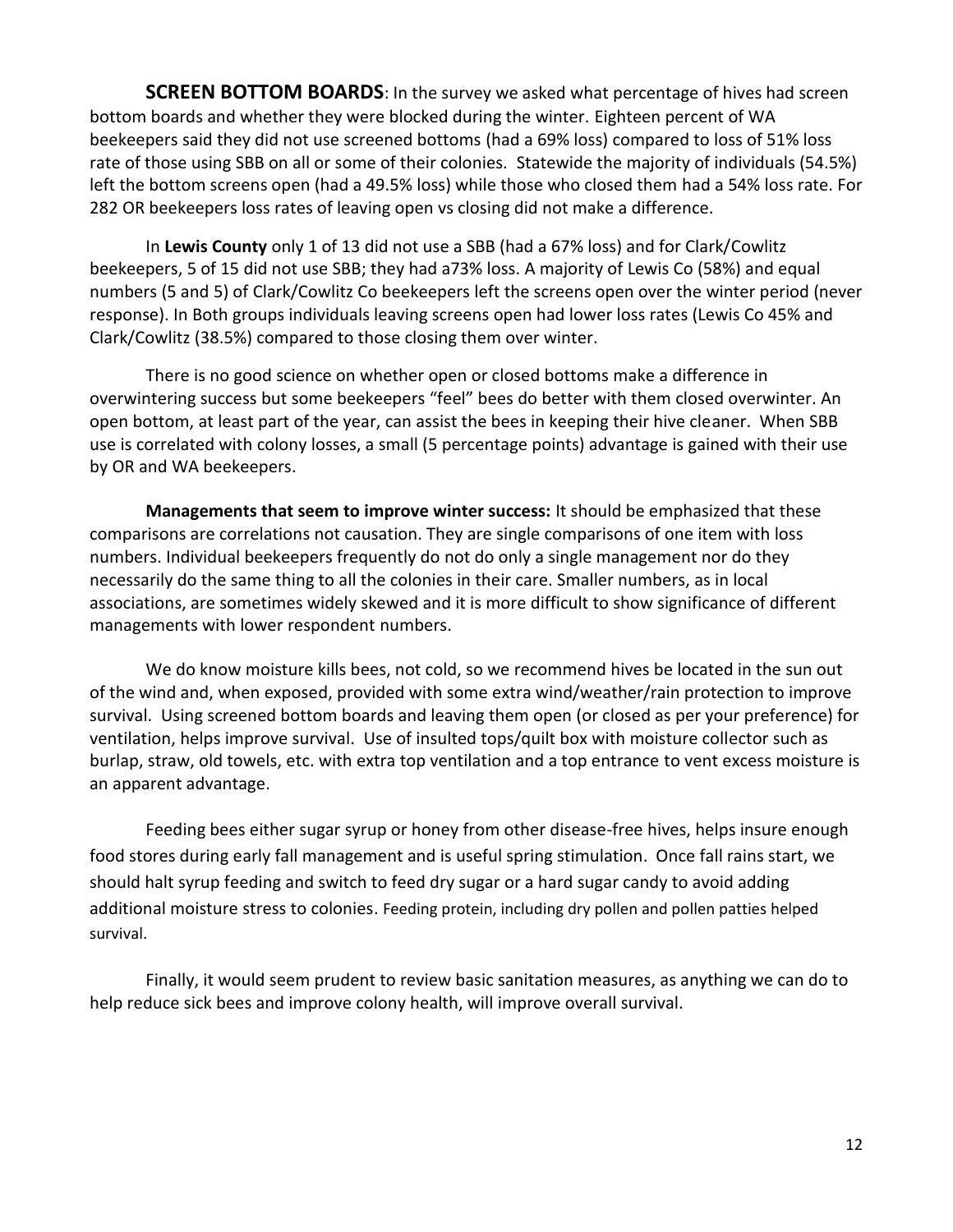## **Mite monitoring/sampling and control management**

**All WA bee hives have or will have varroa mites. It is important to know how many mites are present.** Knowing how many mites provides an estimate of approximate risk of mites elevating colony losses for the time of year the sampling is done and, when sampling is started in July and continued into October, for the overwintering period. Mites are not the only pest/predator/pathogen than can seriously weaken or kill colonies but studies point to their being the most significant.

**MITE MONITORING**: To know how many mites, beekeepers need monitor/sample hives for mites. The PNWhoneybeesurvey asks percentage of WA hives monitored for mites during the 2016 year and/or 2016-17 overwinter, whether sampling was pre- or post-treatment or both and, of the five possible mite sampling methods, what method was used, including when (month) it was employed.

Statewide, 28 individual respondents (57%) said they monitored all their hives and an additional 6 monitored some of their colonies. Comparing losses of those individuals monitoring all their hives, alongside those not monitoring, as well as those who indicated they monitored some of their hives, reveals a 58% loss of those 34 individuals monitoring some or all their hives while the 15 individuals (30.5%) who said they did NO monitoring lost 44% of their hives.

Loss rates were exactly opposite the results for the 282 OR beekeepers. In OR 230 individuals monitored some or all their hives and had a 45% loss compared to the 62 individuals (22%) who reported they did no monitoring and had the statewide average loss of 48% loss. I believe the explanation is that most of the monitoring was done with the three most ineffective techniques of sticky boards and visually looking for mites in drone brood and on adults (see below).

**LEWIS & CLARK/COWLITZ Co:** For Lewis Co beekeepers, 6 individuals (46%) who did no monitoring had a 41.5% loss and the 6 who monitored all or some (1 individual) colonies had a 59.5% loss. For Clark/Cowlitz Co beekeeper respondents, 5 individuals (33%) who did no monitoring had 33% loss while the 10 who monitored all or some of their colonies had a 67% loss

When asked how the hives were monitored, the 34 WA individuals who indicated they did monitor had five choices. Six individuals selected only a single method while the remainder selected two or more methods. Most popular was sticky boards (18 individuals, 59% of WA beekeepers), followed by visually looking at drone brood (20 individuals) and on adults (18 individuals). Four individuals used alcohol wash and 13 used powdered sugar but losses of both were 81% and 72% respectively. In OR the opposite was again found with individuals using alcohol wash and/or powdered sugar having lower than normal losses. See the OR state report on the website pnwhoneybeesurvey.com.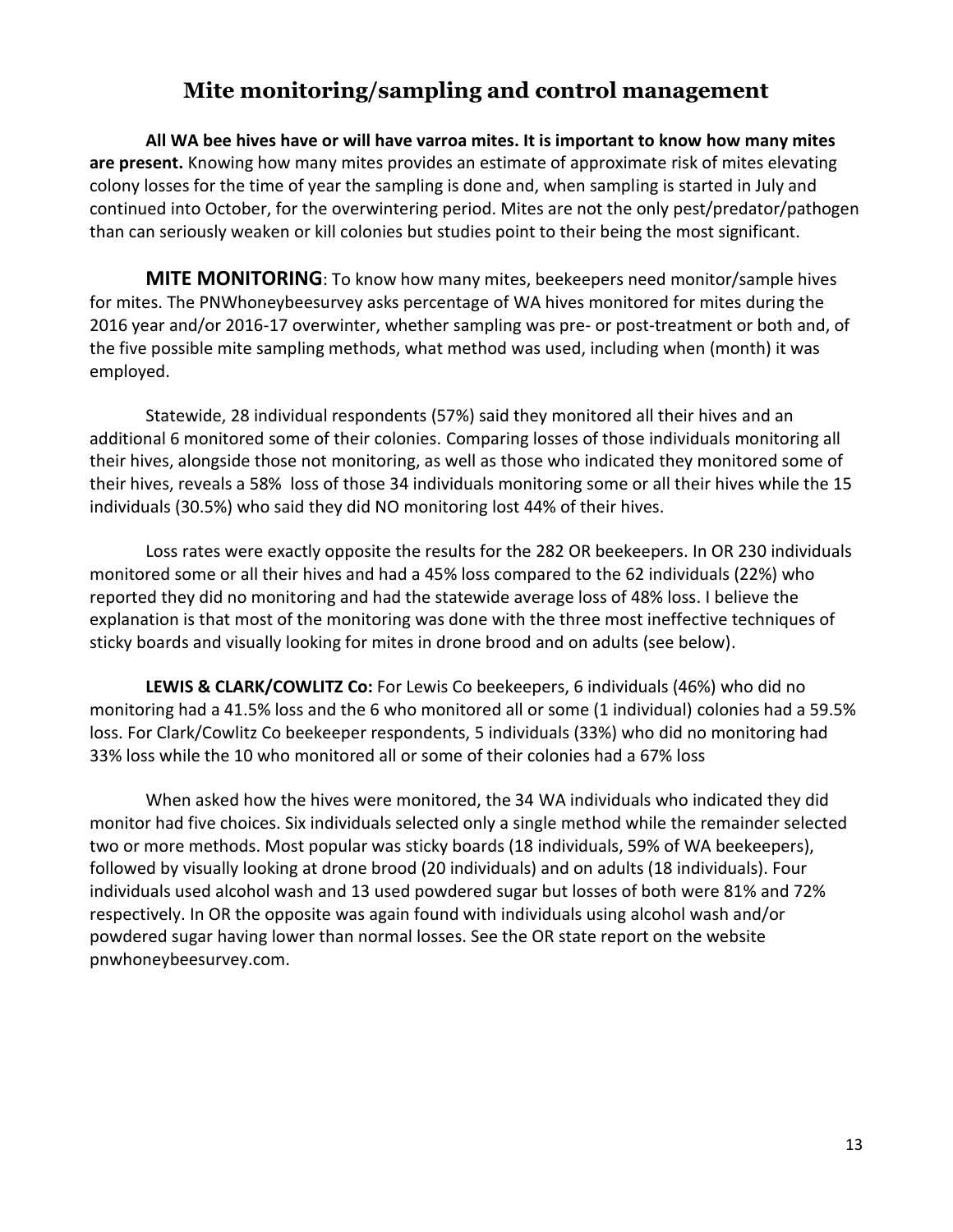beekeepers the most common response was sampling both pre- and posttreatment (17 individuals had 50.5% loss). Two individuals indicated only pretreatment and three post-treatment (these three had the best survival – 40% loss only). Ten individuals



did not sample or treat (56% loss) and those who treated but did not sample had an 83% loss rate. Sampling both pre- and post-treatment as well as pre-treatment was the most effective with a (slightly) reduced loss rate. Figure 17.

**It is important to KNOW mite numbers.** Less effective mite monitoring methods include sticky (detritus) boards below the colony (often so much detritus drops onto a sticky board that seeing number of mites collected can be difficult). Sticky boards are however helpful for a posttreatment sampling – if after a day of sticky board use mites are obvious means the treatment was not entirely effective.

Visually sampling of adults is not accurate: most mites present in the colony are not phoretic on the adult bees, but are reproducing within capped brood cells. Likewise looking at drone brood for mites is not effective to determine how many mites are present but looking at some drones during colony exam can be useful if, when we see mites in drone brood, we then use a more reliable adult washing technique.

See Tools for Varroa Monitoring Guide [www.honeybeehealthcoalition.org/varroa](http://www.honeybeehealthcoalition.org/varroa) on the Honey Bee Health Coalition website for a description of and videos demonstrating how best to do sugar shake or alcohol wash sampling. The Tools guide also includes suggested mite level to use to base control decisions based on the adult bee sampling. A colony is holding its own against mites if the mite sample is below 2% in spring (i.e. 2 mites/100 adult bees) and below 5% (no more than 5 mites to 100 adults) when at its largest size during nectar flow following buildup. It is critical to not allow mite levels to exceed 2-3% during the fall months when bees are rearing the fat fall bees that will overwinter.

Individuals who did monitor in OR, but not those in WA, had a slightly improved survival percentage when their losses were compared to individuals who said they did not monitor. **Pretreatment can help with control decisions and checking on control effectiveness by post-treatment monitoring is important. Most effective sampling methods are the sugar shake and alcohol wash methods, and OR beekeepers using these two methods had lower losses.**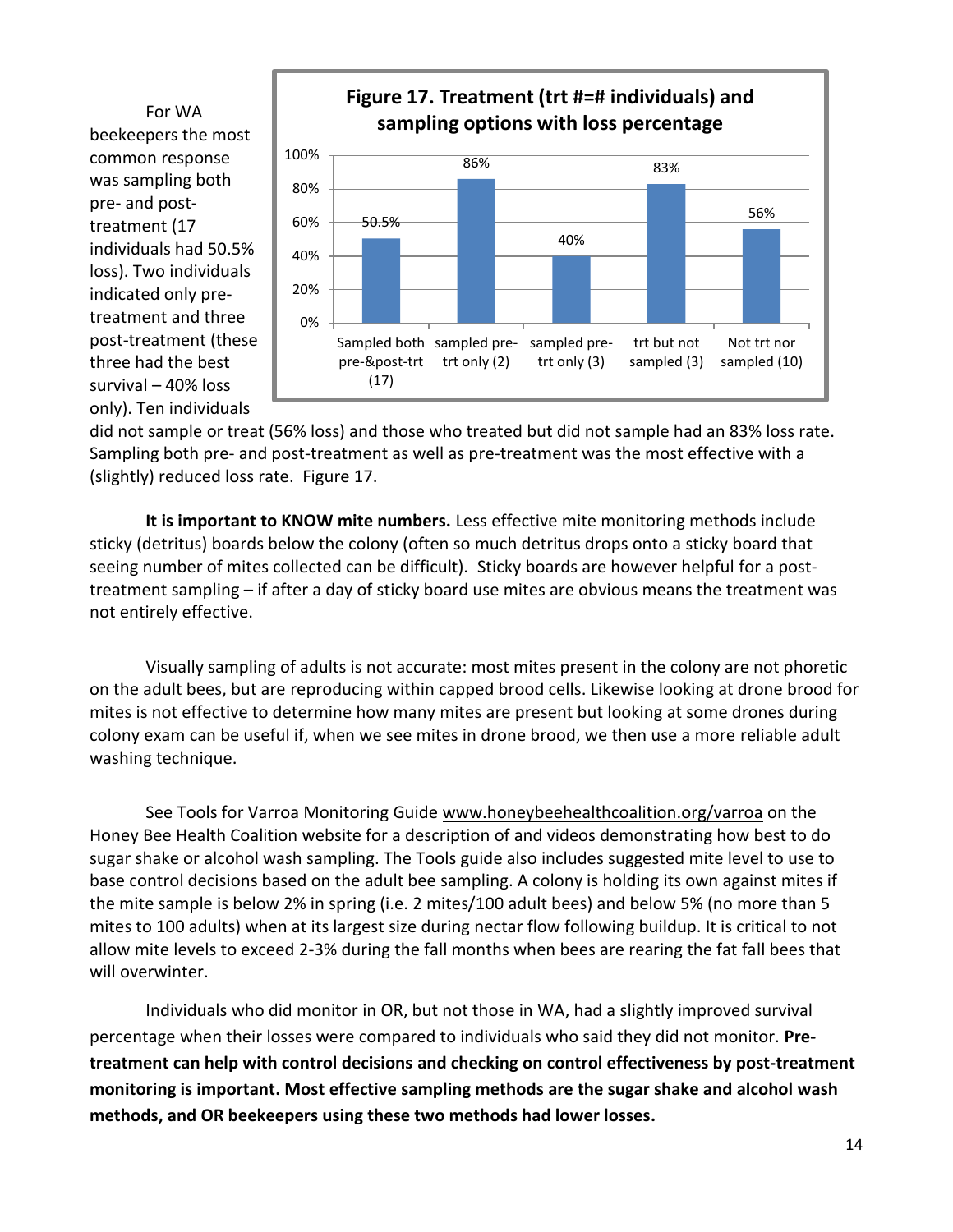## **Use of treatments and chemical and control treatments**

We asked about general non-chemical mite treatments and also about use of chemicals for mite control. **Three individuals said they did employ a mite control (alternative or chemical).** Figure 18. These individuals lost 5 of 6 colonies, 83% loss rate. The 4 individuals (8%) who did not use a nonchemical treatment had an 87.5% loss (lost 7 of 8 colonies) and the 25 WA individuals (51%) not using a chemical control had a 58% loss. See specific controls utilized below.



**Non-Chemical Mite Control:** Of nine non-chemical alternatives offered on the survey, 4 WA respondents (8%) indicated they did not use any of the choices. These individuals had an 87.5% winter loss. In all 105 treatments were selected (2.3/individual); one individual had 5 selections, four choices were selected by 9 individuals and 3 indicated by 16 beekeepers. There were three that had a single selection.

For the respondents who checked at least one choice other than none (more than one selection was permitted), the most common selections were use of screened bottom board, indicated by 34 individuals (69%) and minimal hive intervention by 24 individuals (49%). Painting hives a

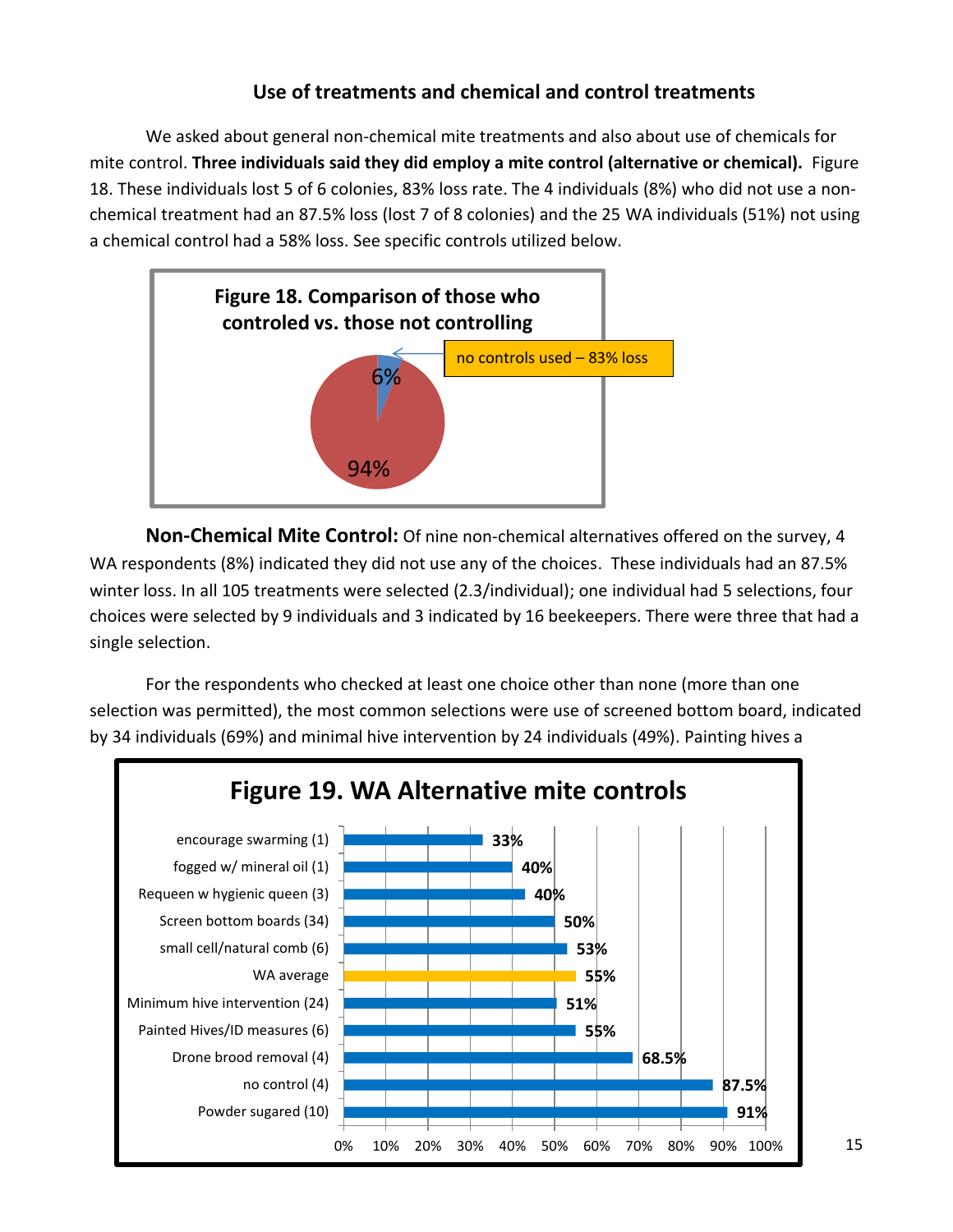color/distinctive ID measures (16 individuals) and powder sugaring (10 individuals) were also popular; the remaining selections were chosen by 6 or fewer individuals**.** The highly interventive and difficult management of requeening with hygienic queen stock used by 6 individuals showed better survival along with two managements both used ONLY by one individual. Information show in Figure 19 **Timing and proper application of alternatives is critical to successful completion. Bees need time to properly prepare for winter following successful mite reduction.**

**LEWIS Co:** A single Lewis Co beekeeper did none of these alternative managements and lost both of their colonies (100% loss). One individual made 6 choices, one had 4 and two had three and a single choice. In all there were 30 selections (2.5/individual). The one individual who used 6 managements (including only individual using Drone brood removal, small cell/natural comb and brood cycle disruption) lost 7 of 8 hives (87.5% loss). None of the other choices improved survival for Lewis Co beekeepers, although 3 individuals requeening with hygienic queens had slightly lower loss.



**CLARK/COWLITZ Co**: Four Co individuals had no selections and they had an 83.5% loss. The remaining individuals had 26 total choices (2.2/individual). Three individual had 3 choices while 5 had a single selection. The single individual who used drone brood removal (they also used a SBB) had no loss of 4 total colonies (0% loss). The one individual who indicated in "other" that they encouraged swarming (also used minimal hive intervention and small cell/natural comb) lost one of 3 fall colonies (33% loss). Four individuals who painted their hives different colors/did other distinctive colony ID measures had a 32% loss level). The 9 members using Screen bottom boards also had reduced loss. Figure 21.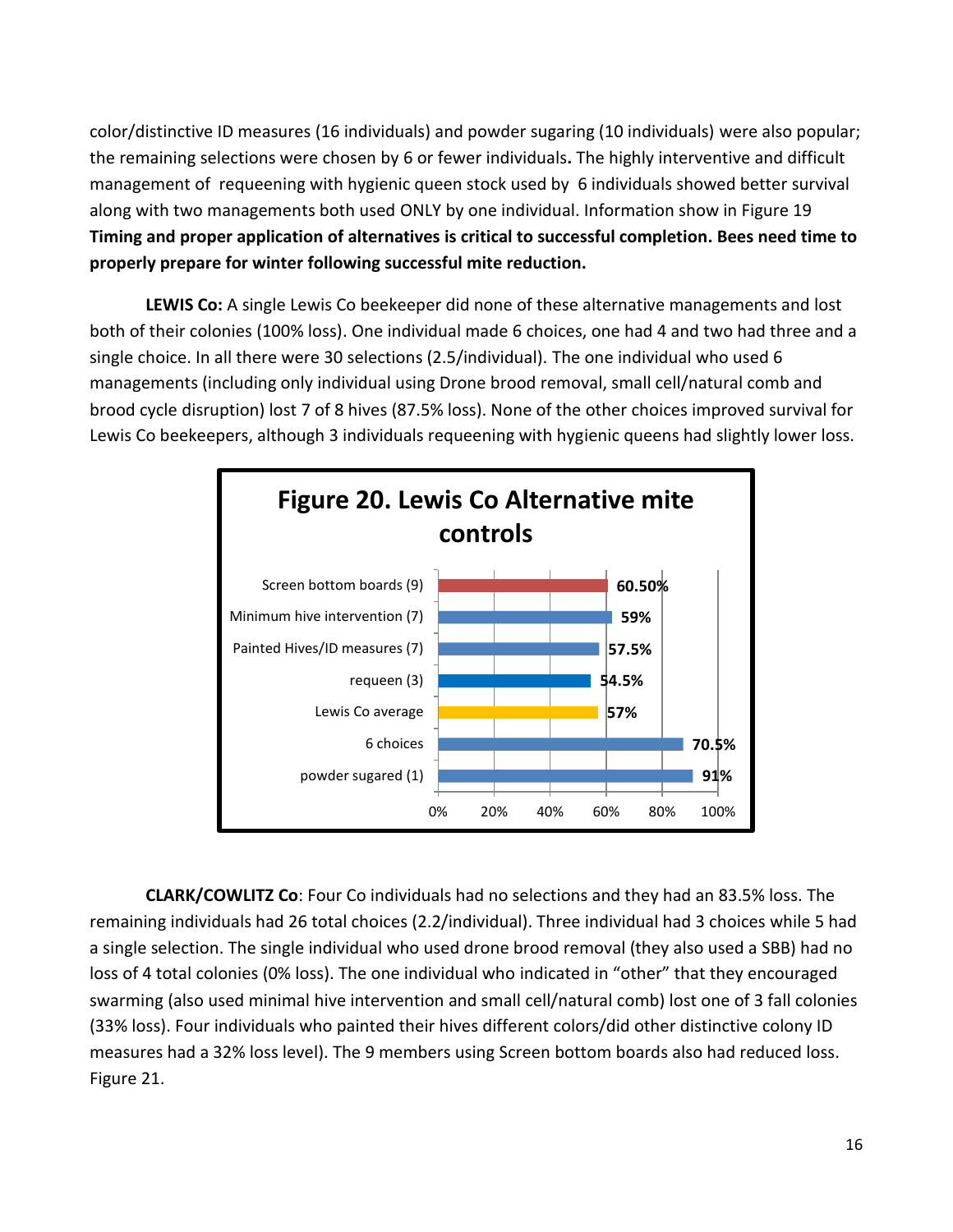

**Chemical Control:** Twenty five WA beekeepers did NOT use a chemical control –they had a 58% loss. The 24 who did use a chemical had a loss of 53.5%. In all, 35 selections were made (1.5/individual). Two individuals made 3 choices and 8 had two. Fourteen individuals had a single choice. The choices and the loss rate are show in Figure 20. Only the 2 individuals who used oxalic acid dribble had no loss of colonies but none of the remaining chemical alternatives improved losses.

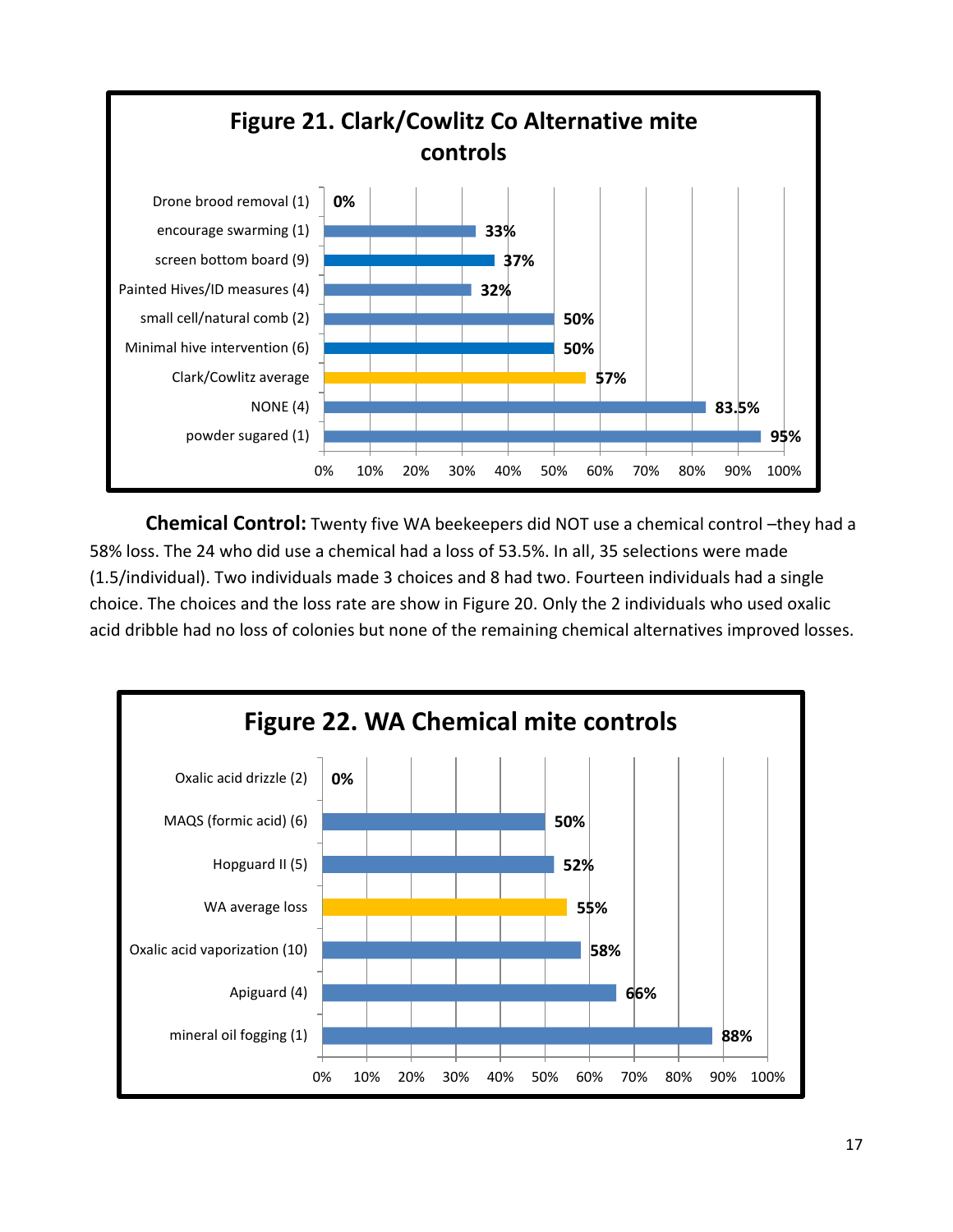For comparison, 199 OR beekeepers (71%) indicated they used a chemical control. The 29% not using a chemical had a 61% loss, significantly above the average loss of 48% for the 282 OR respondents. The 16 individuals using ApiLife Var had the best survival (24% loss) and the 47 using Apivar had a reduced loss rate of 27%. Losses below average were also evident for users of oxalic acid vaporization (38 individuals – 40% loss) and Oxalic acid drizzle (27 individuals, 41% loss) as did Apiguard (48 individuals also 40% loss). It is not known why chemical controls were less successful for WA compared to OR beekeepers.



**LEWIS CO**: Seven Lewis Co respondents (58%) used a chemical control. Numbers are too small to have meaning to list individually by loss. There were 11 chemicals used (1.6/individual); one individual used 3 chemicals (had 87.5% loss) and two used 2 materials (55.5% loss). Five individuals used Oxalic acid vaporization with an 80% loss. Oher materials used included mineral oil, ApiLife Var, Powdered sugar and Hopguard II, all by a single individual (and all in combination with another material.

**CLARK/COWLITZ CO**: Six individuals (40% of members) used 10 chemical treatments (1.7/individual). One individual did 3 materials and 2 did two materials. Oxalic acid vaporization was used by 3 individuals and they lost 2 colonies of 13 (15% loss) and three also did Apivar losing 3 of 8 total colonies (37.5% loss). Two individuals used MAQS (formic acid0 but had a 70% loss). Other two materials used were Apiguard and Hopguard II; both had 95% loss rate.

Two individuals, one in Lewis and one in Clark Co indicated they fed Terramycin for foul-brood disease and four used Fumigillan for Nosema disease control; one in Lewis Co and one individual who used both materials in Clark Co (but had very heavy losses - 95%).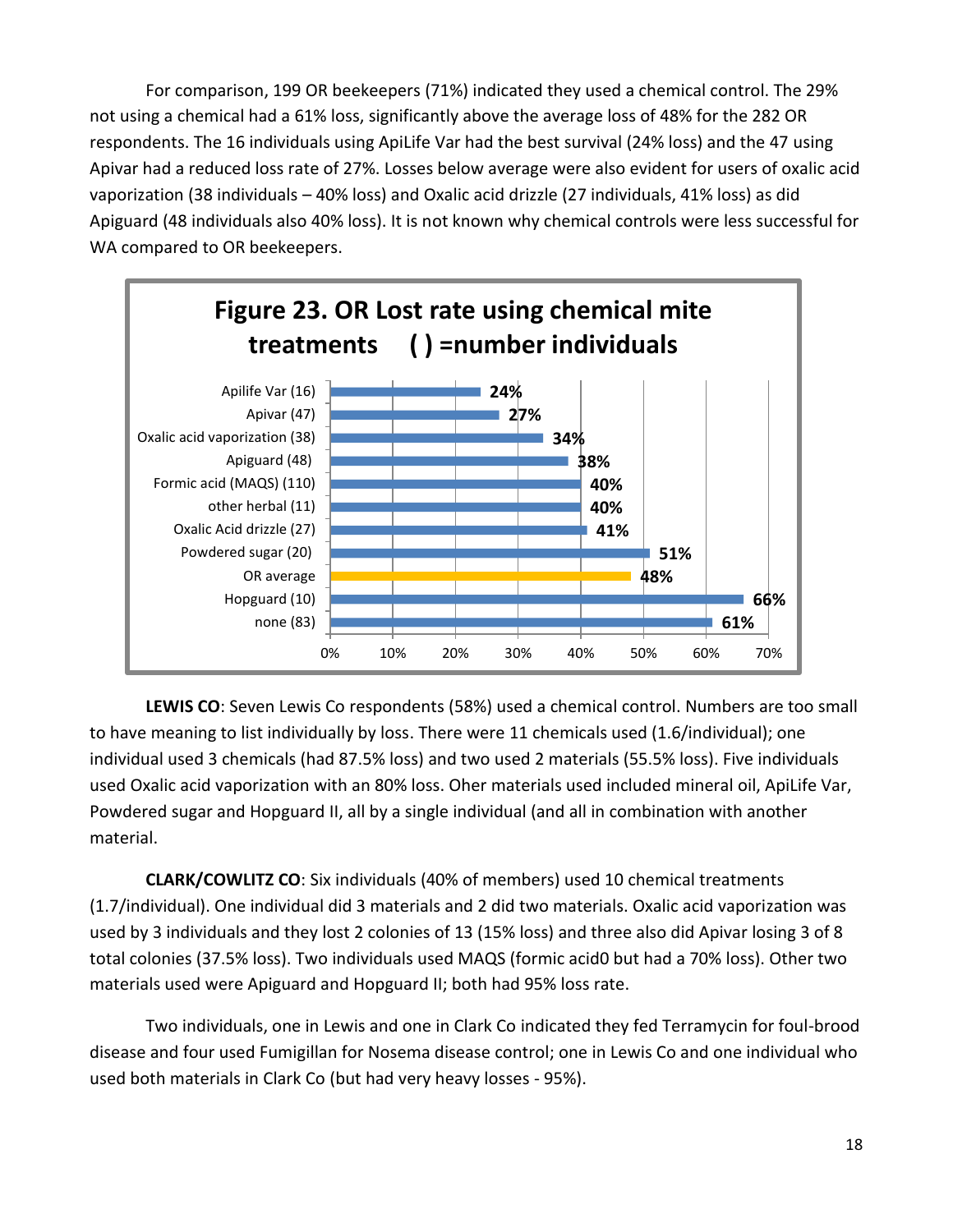**What works:** Drone brood removal is a non-chemical treatment that helps slow mite development in most colonies during spring buildup. You can buy a drone foundation frame or put a shallow frame into a standard brood box and have bees construct drone cells below the shallow bottom bar. A female mite in a drone cell can reproduce 3 daughters, as opposed to 1 in a worker cell. It is critical to harvest the drones at capping stage before they emerge as adults, to suppress mite growth. Feed the drone brood to your chickens. The colony doesn't need that many drones. For northern beekeepers, drone brood removal reduced winter losses 10 to 33% according to BIP data but did not make a difference for 42 Oregon beekeepers; the one WA beekeeper using the technique did not lose any of their 4 colonies. This technique can only be utilized during spring buildup.

Breaking the brood cycle, with requeening, especially if hygienic queen stock or local selected stock is substituted, can also keep mite numbers at educed levels in most bee colonies. Both are a lot of work and new beekeepers should not seek to use such techniques until they have a better understanding of bee colony life cycles and queen event behaviors in colonies. This technique was used by 28 beekeepers in OR but did not reduced losses; none indicated its use in WA.

There is a wide array of chemical treatments available to treat varroa mites. They are often the best choice when mite populations are high as they can be very effective. Materials that can be used include acids such as formic acid (Mite-Away Quick Strips, or MAQS) and oxalic acid), essential oils [Apiguard or ApiLife Var] and the highly effective synthetic miticide, Apivar (amitraz). All have possible serious negative effects to the beekeeper applicator and they can contaminate the beeswax and honey of the hive. They work best under certain conditions. A number of chemicals seemed to help reduce losses for OR beekeepers (Figure 23) but not in WA except for 2 individuals using Oxalic acid dribble.

### **QUEENS, QUEENS**

The PNW honey bee survey asks individuals with overwinter loss to what they attribute their loss. Fifty-five of the 282 OR respondents (13%) attributed at least some of the loss of their colonies to queen failure; among WA respondents, 8 individuals (16%) listed queen failure as one of the contributing reasons for their losses.

However, with the health and welfare of the queen (the 'heart of the hive') critical to bee hive development and success, we also have a survey section just covering queens. We ask specifically what percentage of colonies might have been lost to queen related issues. For the total OR respondents, 127 (47%) said none and 66 respondents (24%) checked 'I don't know.' Twenty-nine percent (29%), double the number who listed it as a possible reason for winter loss, responded that queen loss might have been a factor in colony losses.

Among WA respondents, 19 individuals (39%) said none of their losses were likely due to queen failure and 14 (28.5%) said they did not know. Sixteen WA individuals (32.5%), also double the number compared to the previous self-reported reasons for loss, did attribute possible winter losses to queen failure. This last response required an estimate of the approximate percent of colony loss